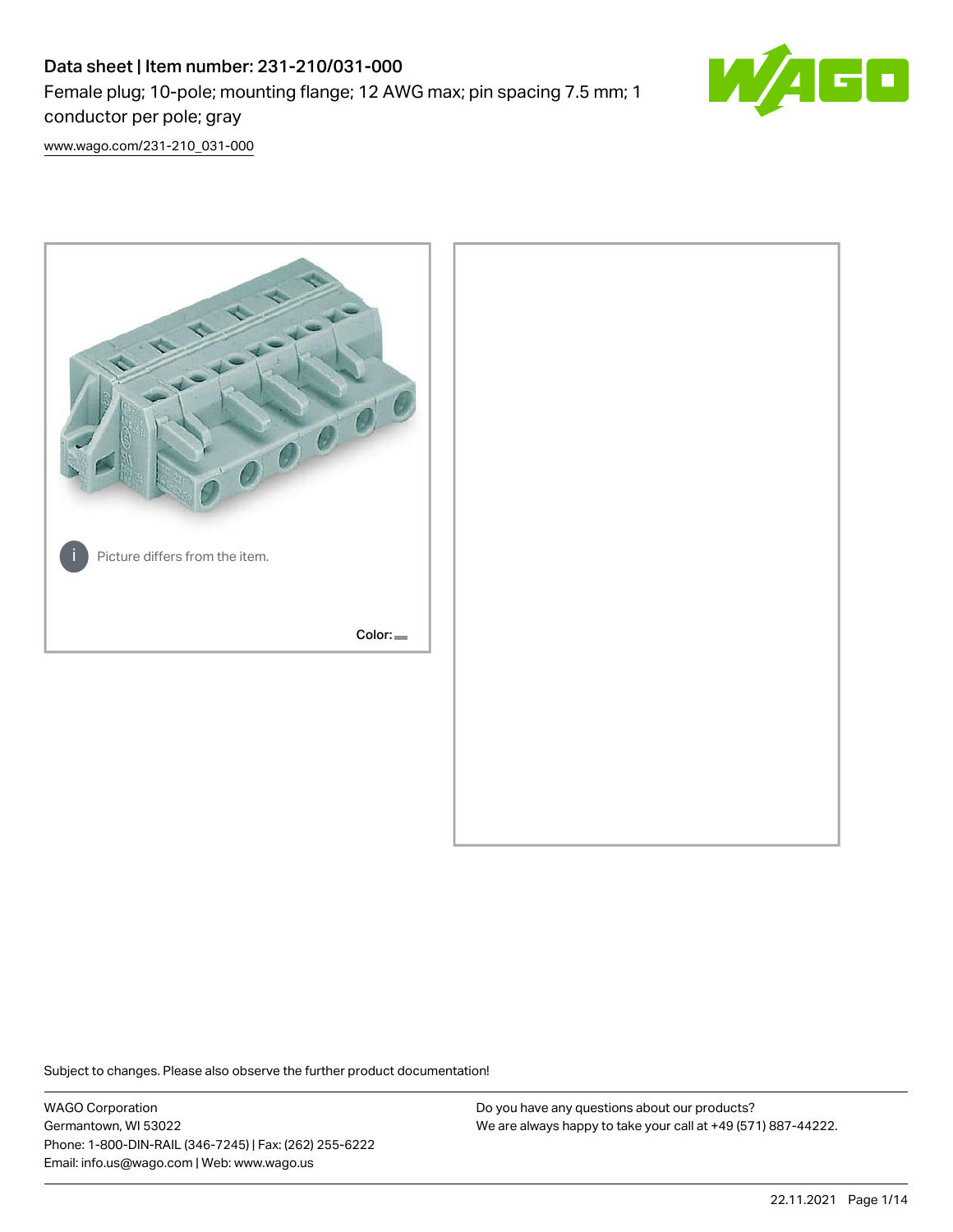



 $L =$  (pole no.  $-1$ ) x pin spacing + 5 mm

 $L_1 = L + 3$  mm

 $L_2 = L + 8.8$  mm

 $L_3 = L + 14.8$  mm

2- to 3-pole female connectors – one latch only

# Item description

■ Universal connection for all conductor types

Subject to changes. Please also observe the further product documentation!

WAGO Corporation Germantown, WI 53022 Phone: 1-800-DIN-RAIL (346-7245) | Fax: (262) 255-6222 Email: info.us@wago.com | Web: www.wago.us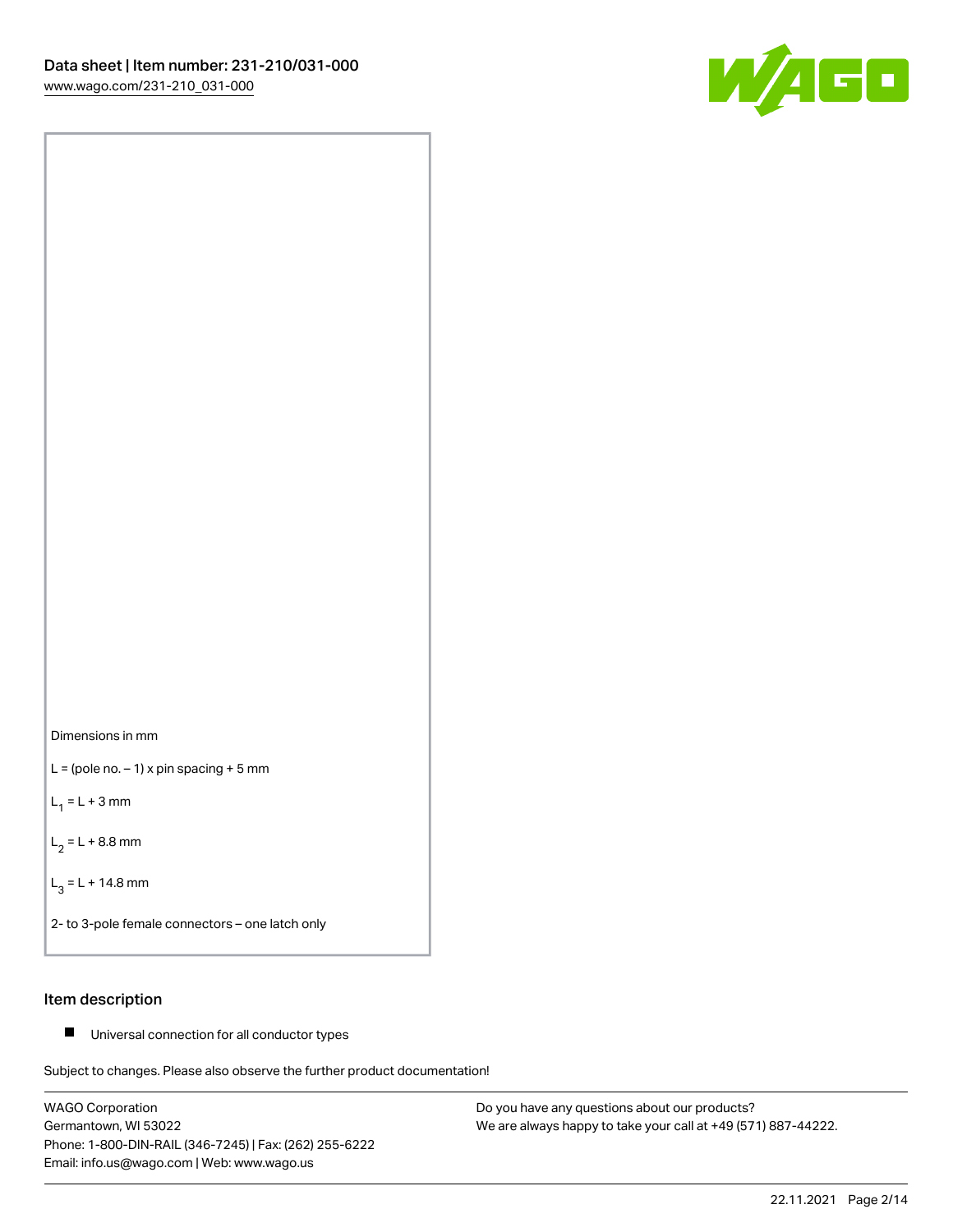

- $\blacksquare$ Easy cable pre-assembly and on-unit wiring via vertical and horizontal CAGE CLAMP<sup>®</sup> actuation
- $\blacksquare$ Integrated test ports
- $\blacksquare$ With coding fingers

# Data

| ×<br>×<br>M.<br>٠<br>۹<br>۰, |  |
|------------------------------|--|
|------------------------------|--|

| Safety information 1 | The MCS-MULTI CONNECTION SYSTEM includes connectors<br>without breaking capacity in accordance with DIN EN 61984. When<br>used as intended, these connectors must not be connected<br>/disconnected when live or under load. The circuit design should<br>ensure header pins, which can be touched, are not live when<br>unmated. |
|----------------------|-----------------------------------------------------------------------------------------------------------------------------------------------------------------------------------------------------------------------------------------------------------------------------------------------------------------------------------|
| Variants:            | Gold-plated or partially gold-plated contact surfaces<br>Other versions (or variants) can be requested from WAGO Sales or<br>configured at https://configurator.wago.com/                                                                                                                                                         |

# Electrical data

#### IEC Approvals

| Ratings per                 | IEC/EN 60664-1                                                        |
|-----------------------------|-----------------------------------------------------------------------|
| Rated voltage (III / 3)     | 500 V                                                                 |
| Rated surge voltage (III/3) | 6 <sub>k</sub> V                                                      |
| Rated voltage (III/2)       | 630 V                                                                 |
| Rated surge voltage (III/2) | 6 <sub>k</sub> V                                                      |
| Nominal voltage (II/2)      | 1000V                                                                 |
| Rated surge voltage (II/2)  | 6 <sub>k</sub> V                                                      |
| Rated current               | 16 A                                                                  |
| Legend (ratings)            | $(III / 2)$ $\triangle$ Overvoltage category III / Pollution degree 2 |

# UL Approvals

| Approvals per                  | UL 1059 |
|--------------------------------|---------|
| Rated voltage UL (Use Group B) | 300 V   |
| Rated current UL (Use Group B) | 15 A    |
| Rated voltage UL (Use Group D) | 300 V   |
| Rated current UL (Use Group D) | 10 A    |

| <b>WAGO Corporation</b>                                | Do you have any questions about our products?                 |
|--------------------------------------------------------|---------------------------------------------------------------|
| Germantown, WI 53022                                   | We are always happy to take your call at +49 (571) 887-44222. |
| Phone: 1-800-DIN-RAIL (346-7245)   Fax: (262) 255-6222 |                                                               |
| Email: info.us@wago.com   Web: www.wago.us             |                                                               |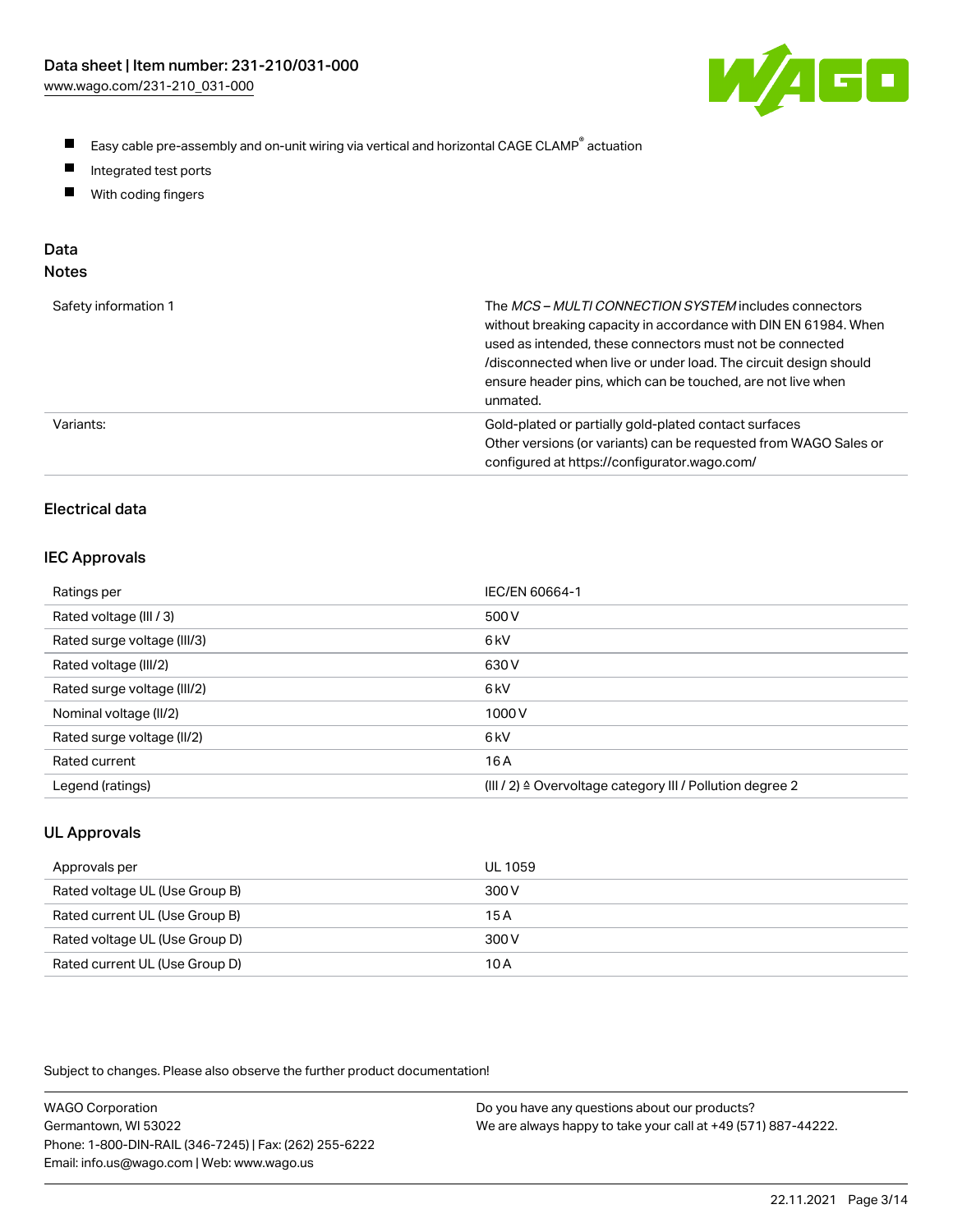

#### Ratings per UL

| Rated voltage UL 1977 | 600 V |
|-----------------------|-------|
| Rated current UL 1977 | 1 E   |

#### CSA Approvals

| Approvals per                   | CSA   |
|---------------------------------|-------|
| Rated voltage CSA (Use Group B) | 300 V |
| Rated current CSA (Use Group B) | 15 A  |
| Rated voltage CSA (Use Group D) | 300 V |
| Rated current CSA (Use Group D) | 10 A  |

#### Connection data

| Total number of connection points | 10 |
|-----------------------------------|----|
| Total number of potentials        | 10 |
| Number of connection types        |    |
| Number of levels                  |    |

#### Connection 1

| Connection technology                             | CAGE CLAMP <sup>®</sup>                |
|---------------------------------------------------|----------------------------------------|
| Actuation type                                    | Operating tool                         |
| Solid conductor                                   | $0.082.5$ mm <sup>2</sup> / 28  12 AWG |
| Fine-stranded conductor                           | $0.082.5$ mm <sup>2</sup> / 28  12 AWG |
| Fine-stranded conductor; with insulated ferrule   | $0.251.5$ mm <sup>2</sup>              |
| Fine-stranded conductor; with uninsulated ferrule | $0.252.5$ mm <sup>2</sup>              |
| Strip length                                      | 89 mm / 0.31  0.35 inch                |
| Number of poles                                   | 10                                     |
| Conductor entry direction to mating direction     | 0°                                     |

# Physical data

| Pin spacing | 7.5 mm / 0.295 inch   |
|-------------|-----------------------|
| Width       | 82.3 mm / 3.24 inch   |
| Height      | 14.3 mm / 0.563 inch  |
| Depth       | 26.45 mm / 1.041 inch |

Subject to changes. Please also observe the further product documentation!

WAGO Corporation Germantown, WI 53022 Phone: 1-800-DIN-RAIL (346-7245) | Fax: (262) 255-6222 Email: info.us@wago.com | Web: www.wago.us Do you have any questions about our products? We are always happy to take your call at +49 (571) 887-44222.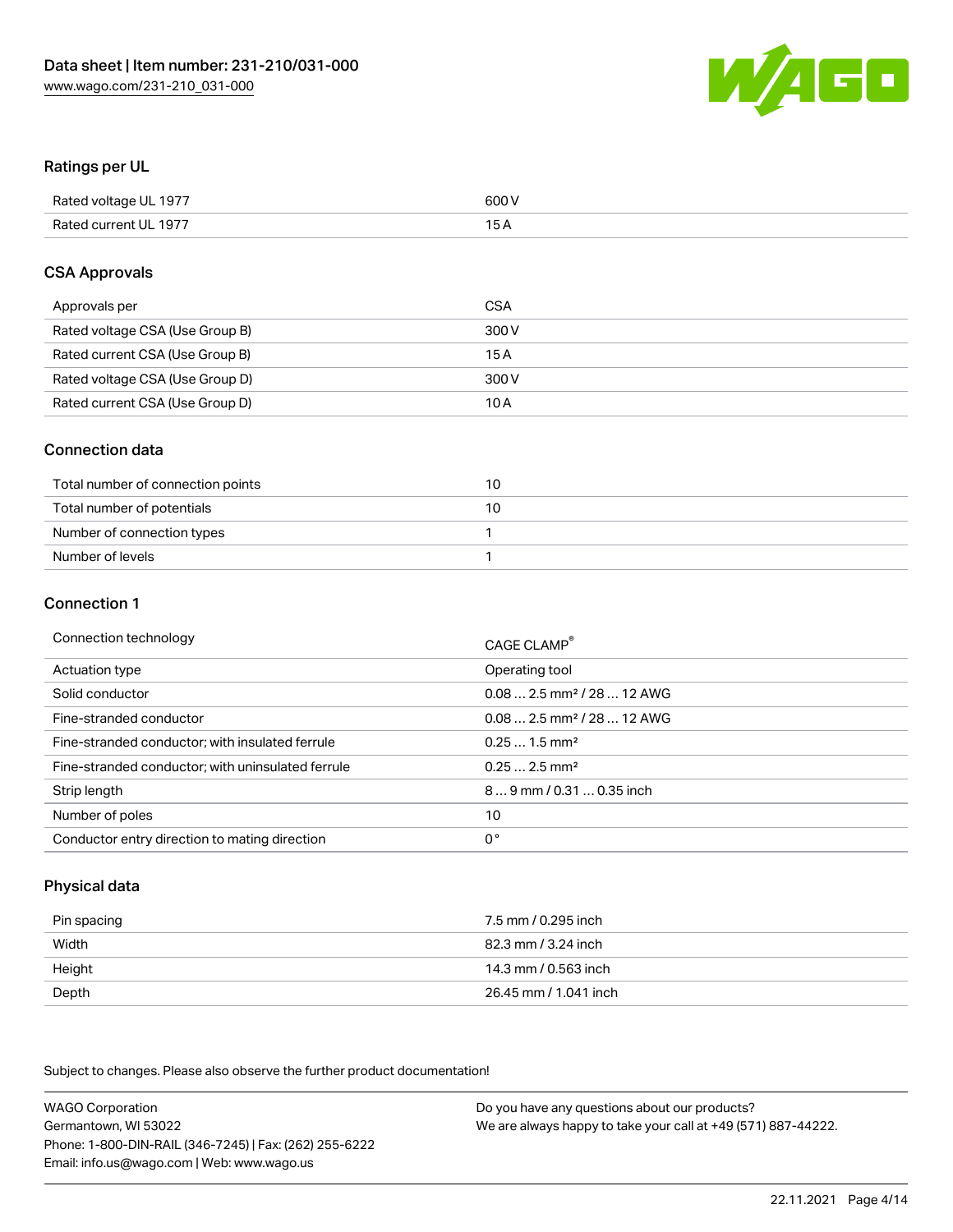

#### Mechanical data

| Mounting type | Mounting flange       |
|---------------|-----------------------|
| Mounting type | Feed-through mounting |
|               | Panel mounting        |

#### Plug-in connection

| Contact type (pluggable connector) | Female connector/socket |
|------------------------------------|-------------------------|
| Connector (connection type)        | for conductor           |
| Mismating protection               | No                      |
| Locking of plug-in connection      | Without                 |

# Material data

| Color                       | gray                              |
|-----------------------------|-----------------------------------|
| Material group              |                                   |
| Insulation material         | Polyamide (PA66)                  |
| Flammability class per UL94 | V <sub>0</sub>                    |
| Clamping spring material    | Chrome nickel spring steel (CrNi) |
| Contact material            | Copper alloy                      |
| Contact plating             | tin-plated                        |
| Fire load                   | $0.365$ MJ                        |
| Weight                      | 21.5g                             |
|                             |                                   |

## Environmental requirements

| Limit temperature range<br>. | $-60+85 °C$<br>___<br>$\sim$<br>___ |
|------------------------------|-------------------------------------|
|------------------------------|-------------------------------------|

# Commercial data

| Product Group         | 3 (Multi Conn. System) |  |
|-----------------------|------------------------|--|
| PU (SPU)              | 25 Stück               |  |
| Packaging type        | box                    |  |
| Country of origin     | DE                     |  |
| <b>GTIN</b>           | 4044918367387          |  |
| Customs tariff number | 8536694040             |  |

## Approvals / Certificates

#### Country specific Approvals

| <b>WAGO Corporation</b>                                | Do you have any questions about our products?                 |
|--------------------------------------------------------|---------------------------------------------------------------|
| Germantown, WI 53022                                   | We are always happy to take your call at +49 (571) 887-44222. |
| Phone: 1-800-DIN-RAIL (346-7245)   Fax: (262) 255-6222 |                                                               |
| Email: info.us@wago.com   Web: www.wago.us             |                                                               |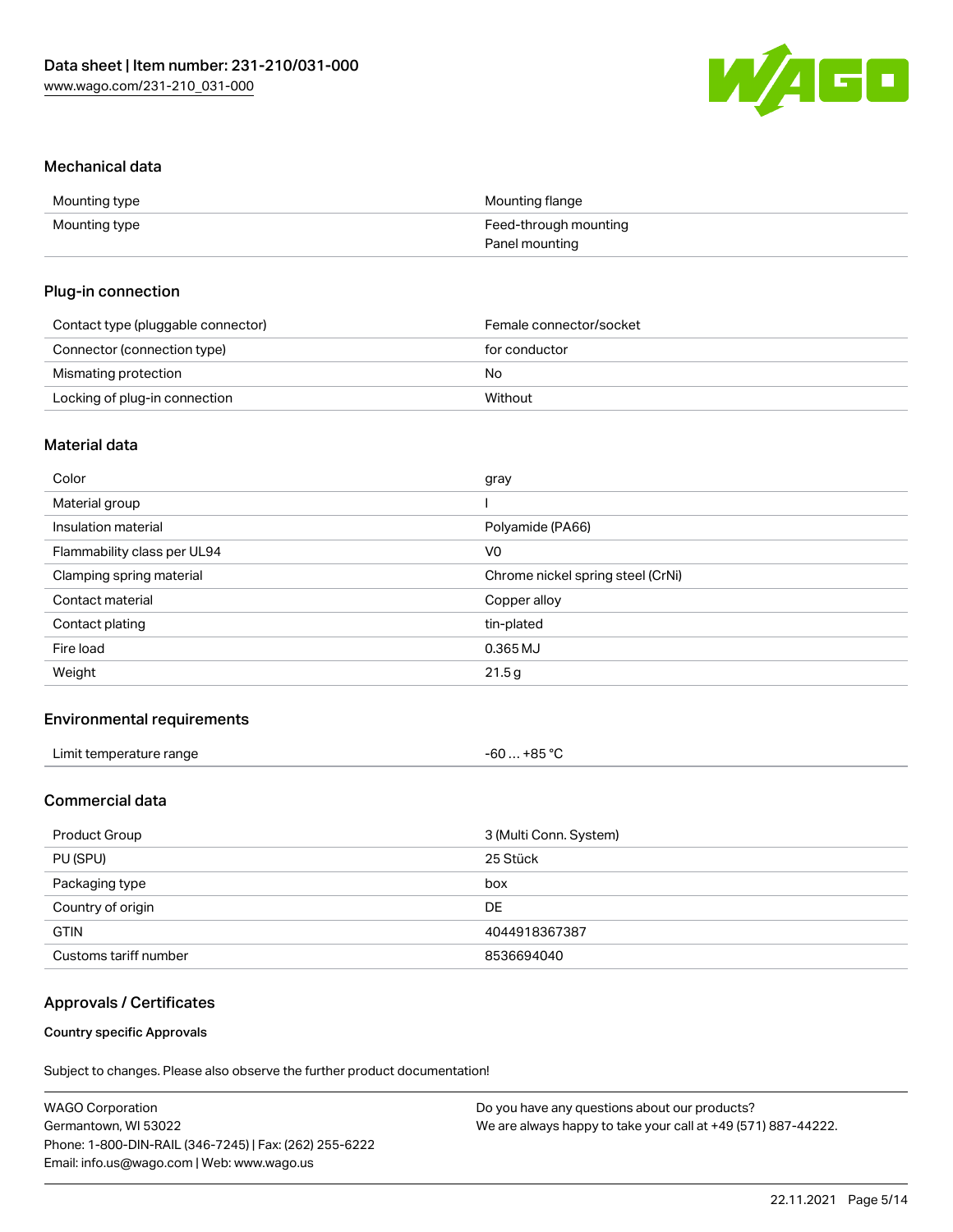[www.wago.com/231-210\\_031-000](http://www.wago.com/231-210_031-000)



| Logo              | Approval                                     | <b>Additional Approval Text</b> | Certificate<br>name |
|-------------------|----------------------------------------------|---------------------------------|---------------------|
|                   | CB<br><b>DEKRA Certification B.V.</b>        | IEC 61984                       | NL-39756            |
|                   | <b>CSA</b><br>DEKRA Certification B.V.       | C <sub>22.2</sub>               | 1466354             |
| EMA<br><b>EUR</b> | <b>KEMA/KEUR</b><br>DEKRA Certification B.V. | EN 61984                        | 2190761.01          |
|                   |                                              |                                 |                     |

#### Ship Approvals

| Logo                     | Approval                                                | <b>Additional Approval Text</b> | Certificate<br>name                |
|--------------------------|---------------------------------------------------------|---------------------------------|------------------------------------|
| ABS                      | <b>ABS</b><br>American Bureau of Shipping               | -                               | $19 -$<br>HG1869876-<br><b>PDA</b> |
| <b>BUNEAU</b><br>VERITAS | BV<br>Bureau Veritas S.A.                               | IEC 60998                       | 11915/D0<br>BV                     |
|                          | <b>DNV GL</b><br>Det Norske Veritas, Germanischer Lloyd |                                 | TAE000016Z                         |
| UL-Approvals             |                                                         |                                 |                                    |
| Logo                     | Approval                                                | <b>Additional Approval Text</b> | Certificate<br>name                |
|                          | <b>UR</b><br>Underwriters Laboratories Inc.             | <b>UL 1059</b>                  | E45172                             |



UR Underwriters Laboratories Inc. UL 1977 E 45171

Subject to changes. Please also observe the further product documentation!

WAGO Corporation Germantown, WI 53022 Phone: 1-800-DIN-RAIL (346-7245) | Fax: (262) 255-6222 Email: info.us@wago.com | Web: www.wago.us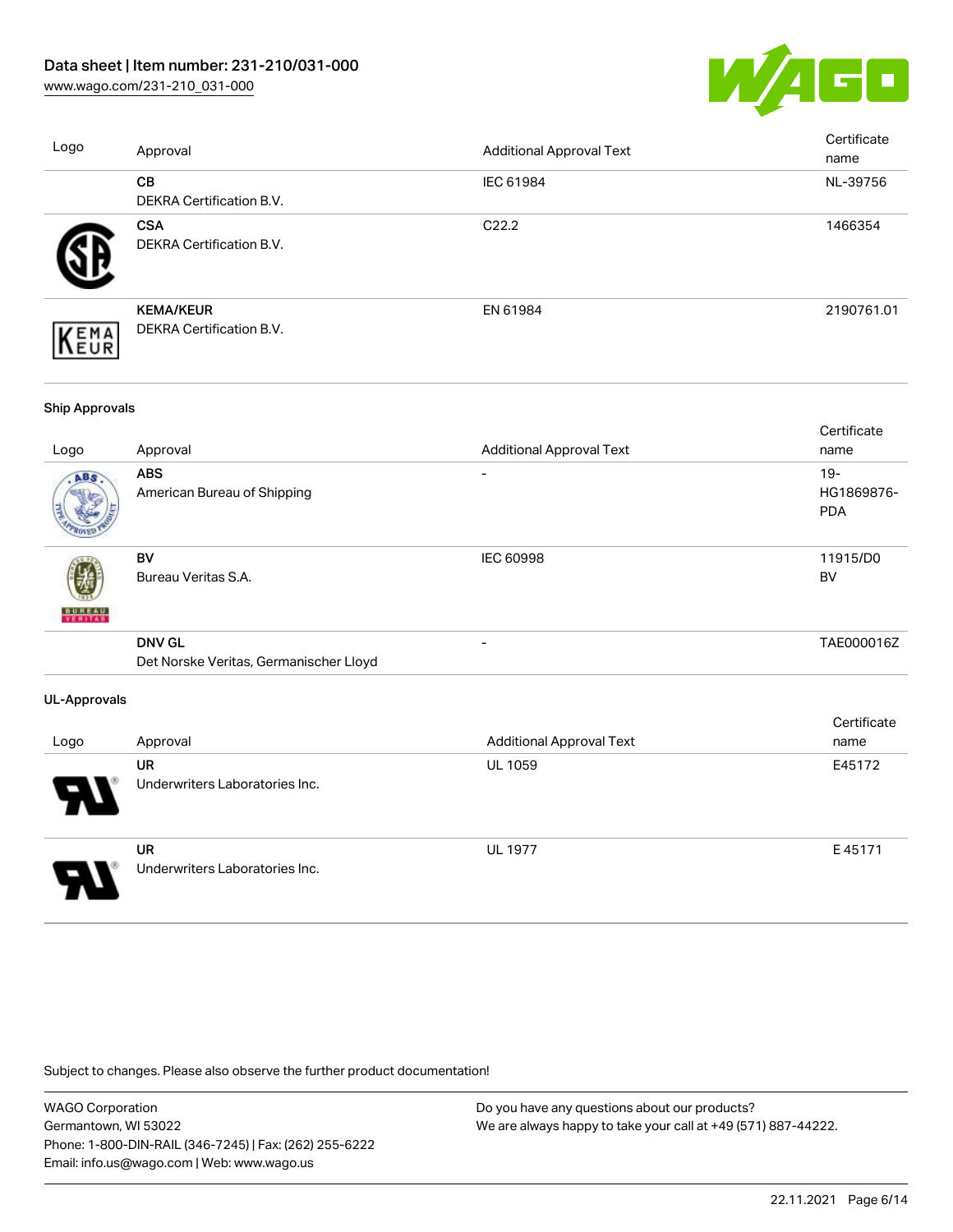

## **Counterpart**

#### Item no.731-610

Item no.231-840/001-000

1-conductor male connector; CAGE CLAMP®; 2.5 mm²; Pin spacing 7.5 mm; 10-pole; 2,50 mm²; gray [www.wago.com/731-610](https://www.wago.com/731-610)



# Item no.231-240/001-000 Male header; 10-pole; THT; 1.0 x 1.0 mm solder pin; straight; pin spacing 7.5 mm; gray

THT male header; 1.0 x 1.0 mm solder pin; angled; Pin spacing 7.5 mm; 10-pole; gray

[www.wago.com/231-840/001-](https://www.wago.com/231-840/001-000) [000](https://www.wago.com/231-840/001-000)

[www.wago.com/231-240/001-](https://www.wago.com/231-240/001-000)

[000](https://www.wago.com/231-240/001-000)

# Optional accessories

#### Insulations stops

| Insulation stop |  |
|-----------------|--|
|-----------------|--|

|                      | Item no.: 231-673<br>Insulation stop; 0.08-0.2 mm <sup>2</sup> / 0.2 mm <sup>2</sup> "s"; white | www.wago.com/231-673 |  |  |
|----------------------|-------------------------------------------------------------------------------------------------|----------------------|--|--|
|                      | Item no.: 231-674<br>Insulation stop; 0.25 - 0.5 mm <sup>2</sup> ; light gray                   | www.wago.com/231-674 |  |  |
|                      | Item no.: 231-675<br>Insulation stop; 0.75 - 1 mm <sup>2</sup> ; dark gray                      | www.wago.com/231-675 |  |  |
| Strain relief        |                                                                                                 |                      |  |  |
|                      | Strain relief housing                                                                           |                      |  |  |
|                      | Item no.: 232-670<br>Strain relief housing; gray                                                | www.wago.com/232-670 |  |  |
| Mounting             |                                                                                                 |                      |  |  |
| Mounting accessories |                                                                                                 |                      |  |  |
|                      | Item no.: 209-147<br>Self-tapping screw                                                         | www.wago.com/209-147 |  |  |
|                      | Item no.: 231-194<br>Self-tapping screw; B 2.2x13, fixing hole 1.8 mm Ø                         | www.wago.com/231-194 |  |  |
|                      | Item no.: 231-195<br>Screw with nut; M2x12; for fixing element                                  | www.wago.com/231-195 |  |  |
|                      |                                                                                                 |                      |  |  |

Subject to changes. Please also observe the further product documentation!

WAGO Corporation Germantown, WI 53022 Phone: 1-800-DIN-RAIL (346-7245) | Fax: (262) 255-6222 Email: info.us@wago.com | Web: www.wago.us Do you have any questions about our products? We are always happy to take your call at +49 (571) 887-44222.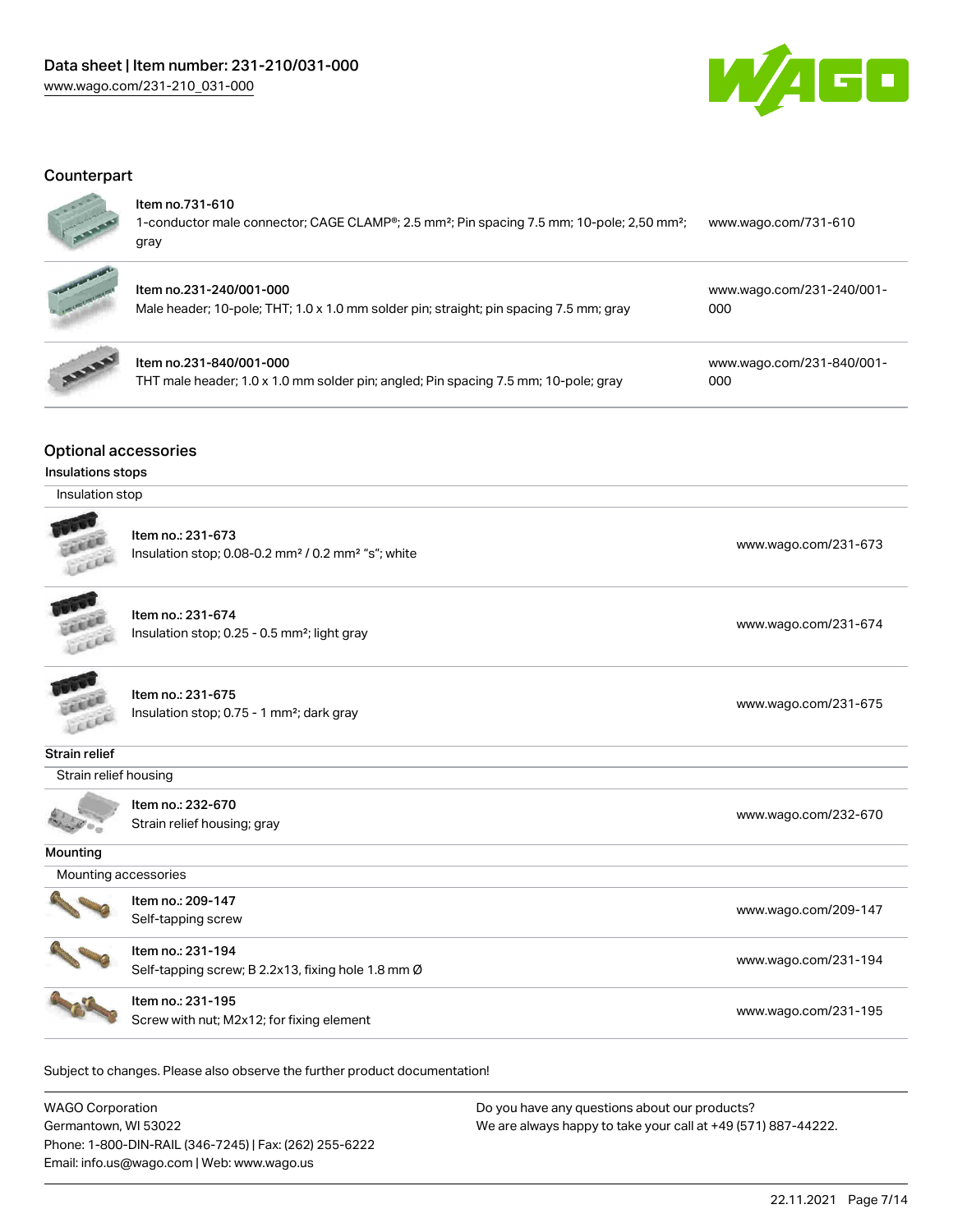[www.wago.com/231-210\\_031-000](http://www.wago.com/231-210_031-000)



[www.wago.com/231-295](http://www.wago.com/231-295)

Item no.: 231-295 Screw with nut

| Marking accessories |                                                                                                        |                      |
|---------------------|--------------------------------------------------------------------------------------------------------|----------------------|
| Marking strip       |                                                                                                        |                      |
|                     |                                                                                                        |                      |
|                     | Item no.: 210-331/750-202                                                                              | www.wago.com/210-331 |
|                     | Marking strips; as a DIN A4 sheet; MARKED; 1-16 (100x); Height of marker strip: 2.3 mm/0.091 in; Strip | /750-202             |
|                     | length 182 mm; Horizontal marking; Self-adhesive; white                                                |                      |
|                     | Item no.: 210-332/750-020                                                                              |                      |
|                     | Marking strips; as a DIN A4 sheet; MARKED; 1-20 (80x); Height of marker strip: 3 mm; Strip length 182  | www.wago.com/210-332 |
|                     | mm; Horizontal marking; Self-adhesive; white                                                           | /750-020             |
| Tools               |                                                                                                        |                      |
|                     |                                                                                                        |                      |
| Operating tool      |                                                                                                        |                      |
|                     | Item no.: 231-159                                                                                      | www.wago.com/231-159 |
|                     | Operating tool; natural                                                                                |                      |
|                     | Item no.: 231-231                                                                                      |                      |
|                     | Combination operating tool; red                                                                        | www.wago.com/231-231 |
|                     |                                                                                                        |                      |
|                     | Item no.: 210-657                                                                                      | www.wago.com/210-657 |
|                     | Operating tool; Blade: 3.5 x 0.5 mm; with a partially insulated shaft; short; multicoloured            |                      |
|                     | Item no.: 210-720                                                                                      |                      |
|                     | Operating tool; Blade: 3.5 x 0.5 mm; with a partially insulated shaft; multicoloured                   | www.wago.com/210-720 |
|                     |                                                                                                        |                      |
|                     | Item no.: 231-131                                                                                      |                      |
|                     | Operating tool; made of insulating material; 1-way; loose; white                                       | www.wago.com/231-131 |
|                     |                                                                                                        |                      |
|                     |                                                                                                        |                      |
|                     | Item no.: 231-291                                                                                      |                      |
|                     | Operating tool; made of insulating material; 1-way; loose; red                                         | www.wago.com/231-291 |
|                     |                                                                                                        |                      |
| Ferrules            |                                                                                                        |                      |
| Ferrule             |                                                                                                        |                      |
|                     | Item no.: 216-101                                                                                      |                      |
|                     | Ferrule; Sleeve for 0.5 mm <sup>2</sup> / AWG 22; uninsulated; electro-tin plated; silver-colored      | www.wago.com/216-101 |
|                     |                                                                                                        |                      |
|                     | Item no.: 216-104                                                                                      | www.wago.com/216-104 |
|                     | Ferrule; Sleeve for 1.5 mm <sup>2</sup> / AWG 16; uninsulated; electro-tin plated; silver-colored      |                      |
|                     | Item no.: 216-106                                                                                      |                      |
|                     | Ferrule; Sleeve for 2.5 mm <sup>2</sup> / AWG 14; uninsulated; electro-tin plated; silver-colored      | www.wago.com/216-106 |
|                     |                                                                                                        |                      |
|                     | Item no.: 216-102                                                                                      |                      |
|                     | Ferrule; Sleeve for 0.75 mm <sup>2</sup> / AWG 20; uninsulated; electro-tin plated; silver-colored     | www.wago.com/216-102 |
|                     |                                                                                                        |                      |
|                     | Item no.: 216-103<br>Ferrule; Sleeve for 1 mm <sup>2</sup> / AWG 18; uninsulated; electro-tin plated   | www.wago.com/216-103 |
|                     |                                                                                                        |                      |
|                     |                                                                                                        |                      |

Subject to changes. Please also observe the further product documentation!

WAGO Corporation Germantown, WI 53022 Phone: 1-800-DIN-RAIL (346-7245) | Fax: (262) 255-6222 Email: info.us@wago.com | Web: www.wago.us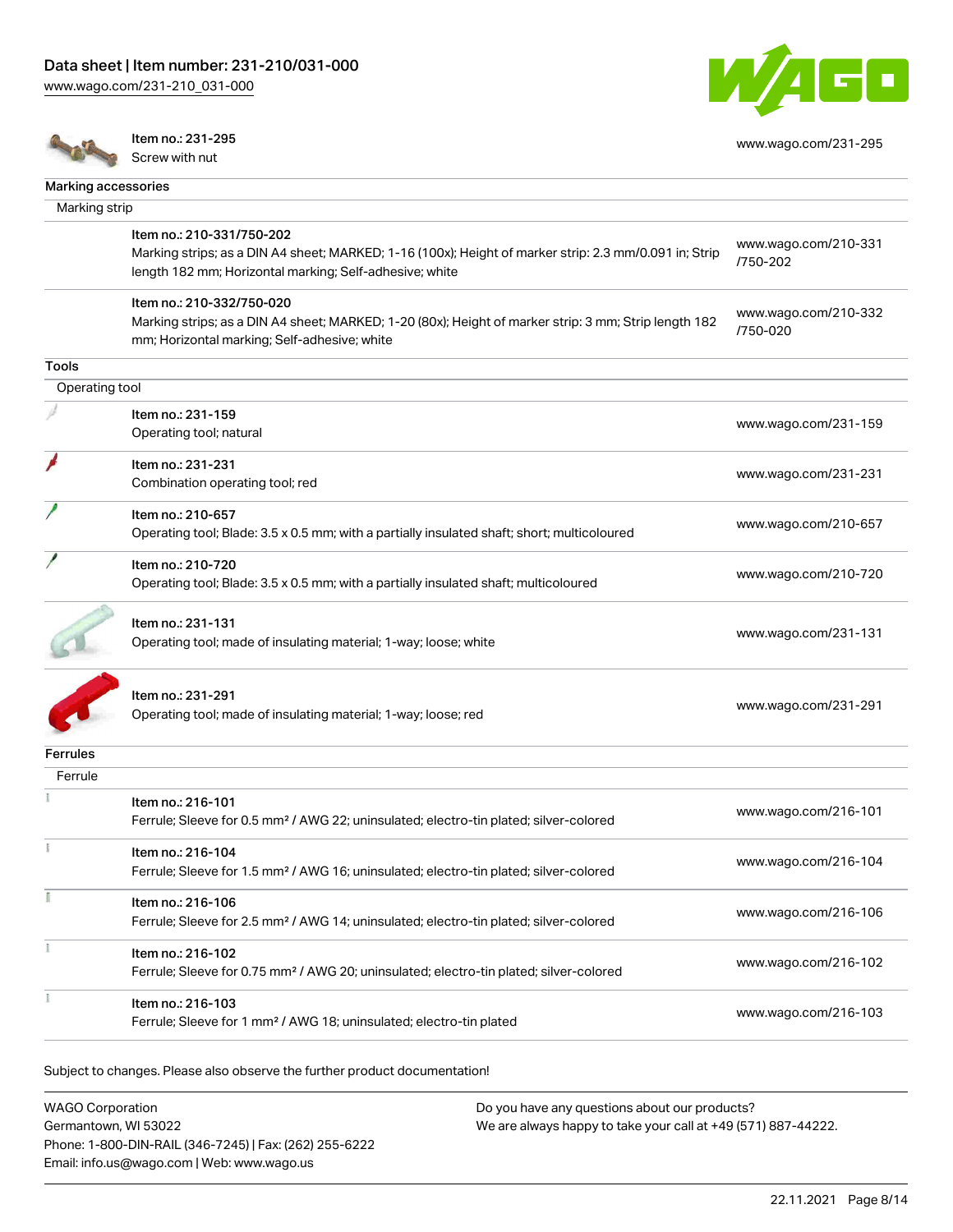# Data sheet | Item number: 231-210/031-000

Phone: 1-800-DIN-RAIL (346-7245) | Fax: (262) 255-6222

Email: info.us@wago.com | Web: www.wago.us

[www.wago.com/231-210\\_031-000](http://www.wago.com/231-210_031-000)



|                                                 | Item no.: 216-123<br>Ferrule; Sleeve for 1 mm <sup>2</sup> / AWG 18; uninsulated; electro-tin plated; silver-colored                                                                              |                                                                                                                | www.wago.com/216-123 |
|-------------------------------------------------|---------------------------------------------------------------------------------------------------------------------------------------------------------------------------------------------------|----------------------------------------------------------------------------------------------------------------|----------------------|
| ı                                               | Item no.: 216-122<br>Ferrule; Sleeve for 0.75 mm <sup>2</sup> / AWG 20; uninsulated; electro-tin plated; silver-colored                                                                           |                                                                                                                | www.wago.com/216-122 |
|                                                 | Item no.: 216-124<br>Ferrule; Sleeve for 1.5 mm <sup>2</sup> / AWG 16; uninsulated; electro-tin plated                                                                                            |                                                                                                                | www.wago.com/216-124 |
|                                                 | Item no.: 216-142<br>Ferrule; Sleeve for 0.75 mm <sup>2</sup> / 18 AWG; uninsulated; electro-tin plated; electrolytic copper; gastight<br>crimped; acc. to DIN 46228, Part 1/08.92                |                                                                                                                | www.wago.com/216-142 |
|                                                 | Item no.: 216-132<br>Ferrule; Sleeve for 0.34 mm <sup>2</sup> / AWG 24; uninsulated; electro-tin plated                                                                                           |                                                                                                                | www.wago.com/216-132 |
|                                                 | Item no.: 216-121<br>Ferrule; Sleeve for 0.5 mm <sup>2</sup> / AWG 22; uninsulated; electro-tin plated; silver-colored                                                                            |                                                                                                                | www.wago.com/216-121 |
|                                                 | Item no.: 216-143<br>Ferrule; Sleeve for 1 mm <sup>2</sup> / AWG 18; uninsulated; electro-tin plated; electrolytic copper; gastight<br>crimped; acc. to DIN 46228, Part 1/08.92                   |                                                                                                                | www.wago.com/216-143 |
|                                                 | Item no.: 216-131<br>Ferrule; Sleeve for 0.25 mm <sup>2</sup> / AWG 24; uninsulated; electro-tin plated; silver-colored                                                                           |                                                                                                                | www.wago.com/216-131 |
|                                                 | Item no.: 216-141<br>Ferrule; Sleeve for 0.5 mm <sup>2</sup> / 20 AWG; uninsulated; electro-tin plated; electrolytic copper; gastight<br>crimped; acc. to DIN 46228, Part 1/08.92                 |                                                                                                                | www.wago.com/216-141 |
|                                                 | Item no.: 216-152<br>Ferrule; Sleeve for 0.34 mm <sup>2</sup> / AWG 24; uninsulated; electro-tin plated                                                                                           |                                                                                                                | www.wago.com/216-152 |
|                                                 | Item no.: 216-203<br>Ferrule; Sleeve for 1 mm <sup>2</sup> / AWG 18; insulated; electro-tin plated; red                                                                                           |                                                                                                                | www.wago.com/216-203 |
|                                                 | Item no.: 216-202<br>Ferrule; Sleeve for 0.75 mm <sup>2</sup> / 18 AWG; insulated; electro-tin plated; gray                                                                                       |                                                                                                                | www.wago.com/216-202 |
|                                                 | Item no.: 216-151<br>Ferrule; Sleeve for 0.25 mm <sup>2</sup> / AWG 24; uninsulated; electro-tin plated                                                                                           |                                                                                                                | www.wago.com/216-151 |
|                                                 | Item no.: 216-204<br>Ferrule; Sleeve for 1.5 mm <sup>2</sup> / AWG 16; insulated; electro-tin plated; black                                                                                       |                                                                                                                | www.wago.com/216-204 |
|                                                 | Item no.: 216-144<br>Ferrule; Sleeve for 1.5 mm <sup>2</sup> / AWG 16; uninsulated; electro-tin plated; electrolytic copper; gastight<br>crimped; acc. to DIN 46228, Part 1/08.92; silver-colored |                                                                                                                | www.wago.com/216-144 |
|                                                 | Item no.: 216-201<br>Ferrule; Sleeve for 0.5 mm <sup>2</sup> / 20 AWG; insulated; electro-tin plated; white                                                                                       |                                                                                                                | www.wago.com/216-201 |
|                                                 | Item no.: 216-223<br>Ferrule; Sleeve for 1 mm <sup>2</sup> / AWG 18; insulated; electro-tin plated; red                                                                                           |                                                                                                                | www.wago.com/216-223 |
|                                                 | Item no.: 216-241<br>Ferrule; Sleeve for 0.5 mm <sup>2</sup> / 20 AWG; insulated; electro-tin plated; electrolytic copper; gastight                                                               |                                                                                                                | www.wago.com/216-241 |
|                                                 | Subject to changes. Please also observe the further product documentation!                                                                                                                        |                                                                                                                |                      |
| <b>WAGO Corporation</b><br>Germantown, WI 53022 |                                                                                                                                                                                                   | Do you have any questions about our products?<br>We are always happy to take your call at +49 (571) 887-44222. |                      |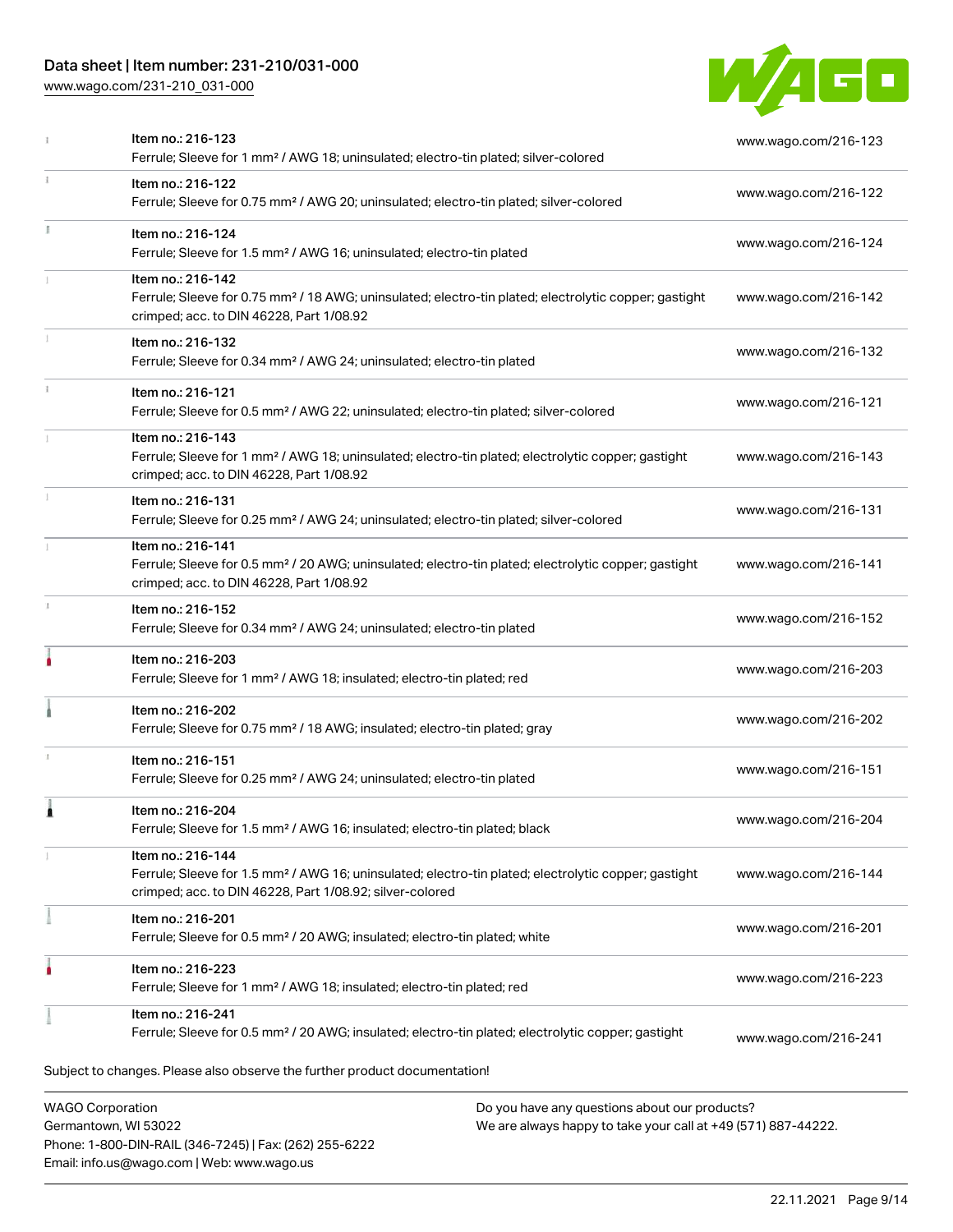# Data sheet | Item number: 231-210/031-000

[www.wago.com/231-210\\_031-000](http://www.wago.com/231-210_031-000)



crimped; acc. to DIN 46228, Part 4/09.90; white

|                            | Item no.: 216-242<br>Ferrule; Sleeve for 0.75 mm <sup>2</sup> / 18 AWG; insulated; electro-tin plated; electrolytic copper; gastight<br>crimped; acc. to DIN 46228, Part 4/09.90; gray                  | www.wago.com/216-242 |
|----------------------------|---------------------------------------------------------------------------------------------------------------------------------------------------------------------------------------------------------|----------------------|
|                            | Item no.: 216-222<br>Ferrule; Sleeve for 0.75 mm <sup>2</sup> / 18 AWG; insulated; electro-tin plated; gray                                                                                             | www.wago.com/216-222 |
|                            | Item no.: 216-221<br>Ferrule; Sleeve for 0.5 mm <sup>2</sup> / 20 AWG; insulated; electro-tin plated; white                                                                                             | www.wago.com/216-221 |
| 1                          | Item no.: 216-224<br>Ferrule; Sleeve for 1.5 mm <sup>2</sup> / AWG 16; insulated; electro-tin plated; black                                                                                             | www.wago.com/216-224 |
|                            | Item no.: 216-243<br>Ferrule; Sleeve for 1 mm <sup>2</sup> / AWG 18; insulated; electro-tin plated; electrolytic copper; gastight crimped; www.wago.com/216-243<br>acc. to DIN 46228, Part 4/09.90; red |                      |
| Â                          | Item no.: 216-244<br>Ferrule; Sleeve for 1.5 mm <sup>2</sup> / AWG 16; insulated; electro-tin plated; electrolytic copper; gastight<br>crimped; acc. to DIN 46228, Part 4/09.90; black                  | www.wago.com/216-244 |
|                            | Item no.: 216-263<br>Ferrule; Sleeve for 1 mm <sup>2</sup> / AWG 18; insulated; electro-tin plated; electrolytic copper; gastight crimped; www.wago.com/216-263<br>acc. to DIN 46228, Part 4/09.90; red |                      |
| ۸                          | Item no.: 216-264<br>Ferrule; Sleeve for 1.5 mm <sup>2</sup> / AWG 16; insulated; electro-tin plated; electrolytic copper; gastight<br>crimped; acc. to DIN 46228, Part 4/09.90; black                  | www.wago.com/216-264 |
| 1                          | Item no.: 216-284<br>Ferrule; Sleeve for 1.5 mm <sup>2</sup> / AWG 16; insulated; electro-tin plated; electrolytic copper; gastight<br>crimped; acc. to DIN 46228, Part 4/09.90; black                  | www.wago.com/216-284 |
|                            | Item no.: 216-262<br>Ferrule; Sleeve for 0.75 mm <sup>2</sup> / 18 AWG; insulated; electro-tin plated; electrolytic copper; gastight<br>crimped; acc. to DIN 46228, Part 4/09.90; gray                  | www.wago.com/216-262 |
|                            | Item no.: 216-301<br>Ferrule; Sleeve for 0.25 mm <sup>2</sup> / AWG 24; insulated; electro-tin plated; yellow                                                                                           | www.wago.com/216-301 |
|                            | Item no.: 216-321<br>Ferrule; Sleeve for 0.25 mm <sup>2</sup> / AWG 24; insulated; electro-tin plated; yellow                                                                                           | www.wago.com/216-321 |
| ì.                         | Item no.: 216-322<br>Ferrule; Sleeve for 0.34 mm <sup>2</sup> / 22 AWG; insulated; electro-tin plated; green                                                                                            | www.wago.com/216-322 |
| ۸                          | Item no.: 216-302<br>Ferrule; Sleeve for 0.34 mm <sup>2</sup> / 22 AWG; insulated; electro-tin plated; light turquoise                                                                                  | www.wago.com/216-302 |
| Cover                      |                                                                                                                                                                                                         |                      |
| Cover                      |                                                                                                                                                                                                         |                      |
|                            | Item no.: 231-668<br>Lockout caps; for covering unused clamping units; gray                                                                                                                             | www.wago.com/231-668 |
| <b>Testing accessories</b> |                                                                                                                                                                                                         |                      |
| Testing accessories        |                                                                                                                                                                                                         |                      |
|                            |                                                                                                                                                                                                         |                      |

| WAGO Corporation                                       | Do you have any questions about our products?                 |  |
|--------------------------------------------------------|---------------------------------------------------------------|--|
| Germantown, WI 53022                                   | We are always happy to take your call at +49 (571) 887-44222. |  |
| Phone: 1-800-DIN-RAIL (346-7245)   Fax: (262) 255-6222 |                                                               |  |
| Email: info.us@wago.com   Web: www.wago.us             |                                                               |  |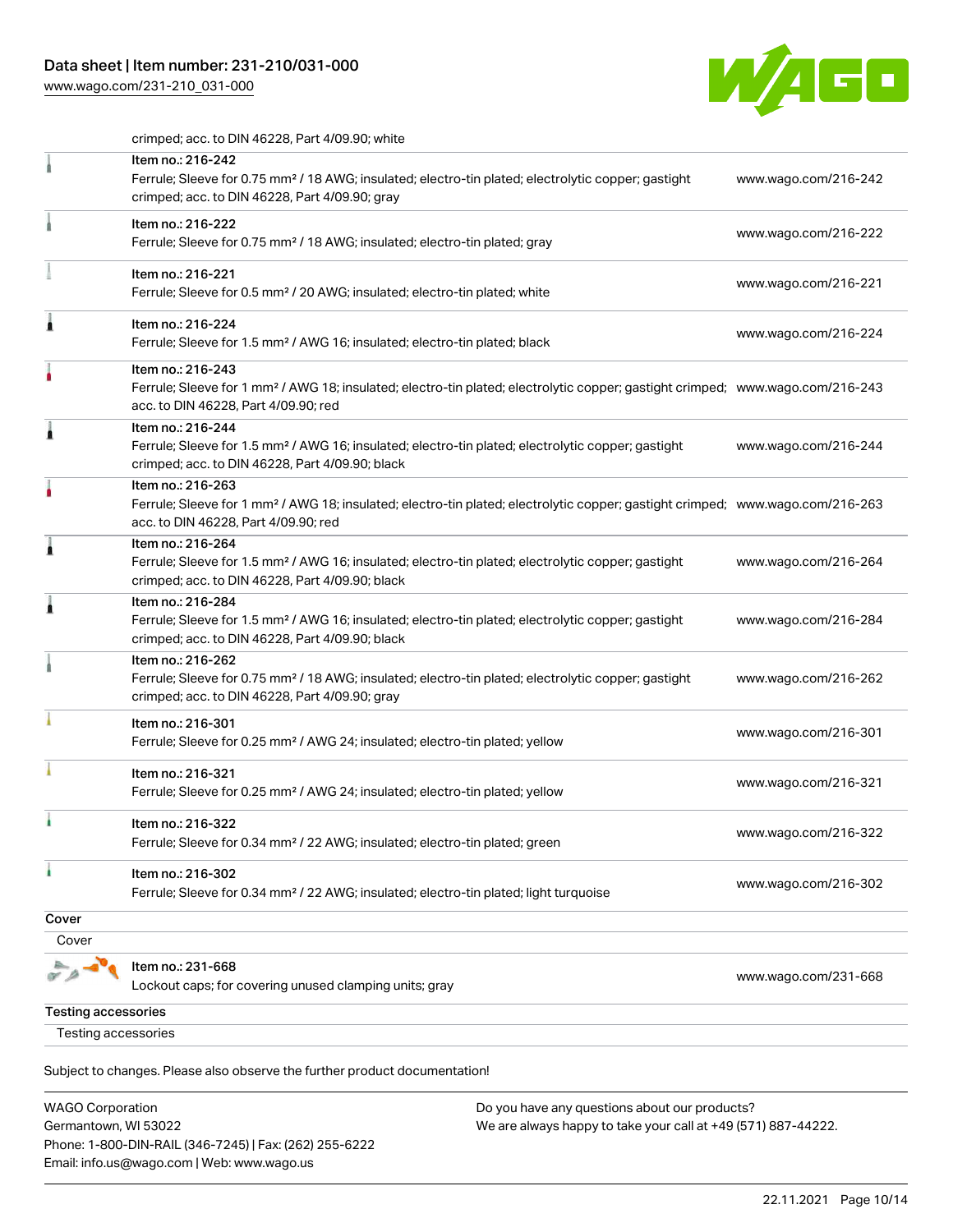



Item no.: 210-136 Test plug; 2 mm Ø; with 500 mm cable [www.wago.com/210-136](http://www.wago.com/210-136)

|                                                                                                                                                | Item no.: 231-662<br>Test plugs for female connectors; for 7.5 mm and 7.62 mm pin spacing; 2,50 mm <sup>2</sup> ; light gray |            | www.wago.com/231-662 |          |
|------------------------------------------------------------------------------------------------------------------------------------------------|------------------------------------------------------------------------------------------------------------------------------|------------|----------------------|----------|
|                                                                                                                                                |                                                                                                                              |            |                      |          |
| <b>Downloads</b>                                                                                                                               |                                                                                                                              |            |                      |          |
| Documentation                                                                                                                                  |                                                                                                                              |            |                      |          |
| <b>Additional Information</b>                                                                                                                  |                                                                                                                              |            |                      |          |
| Technical explanations                                                                                                                         |                                                                                                                              | 2019 Apr 3 | pdf<br>2.0 MB        | Download |
|                                                                                                                                                |                                                                                                                              |            |                      |          |
| <b>CAD files</b>                                                                                                                               |                                                                                                                              |            |                      |          |
| CAD data                                                                                                                                       |                                                                                                                              |            |                      |          |
| 2D/3D Models 231-210/031-000                                                                                                                   |                                                                                                                              | URL        | Download             |          |
| <b>CAE</b> data                                                                                                                                |                                                                                                                              |            |                      |          |
|                                                                                                                                                | EPLAN Data Portal 231-210/031-000                                                                                            |            | <b>URL</b>           | Download |
| ZUKEN Portal 231-210/031-000                                                                                                                   |                                                                                                                              |            | <b>URL</b>           | Download |
| EPLAN Data Portal 231-210/031-000                                                                                                              |                                                                                                                              |            | <b>URL</b>           | Download |
|                                                                                                                                                | <b>Environmental Product Compliance</b>                                                                                      |            |                      |          |
|                                                                                                                                                |                                                                                                                              |            |                      |          |
| <b>Compliance Search</b>                                                                                                                       |                                                                                                                              |            |                      |          |
| Environmental Product Compliance 231-210/031-000                                                                                               |                                                                                                                              |            | <b>URL</b>           | Download |
| 1-conductor female connector; CAGE CLAMP®; 2.5 mm <sup>2</sup> ; Pin spacing 7.5 mm; 10-<br>pole; clamping collar; 2,50 mm <sup>2</sup> ; gray |                                                                                                                              |            |                      |          |

#### Installation Notes

| <b>WAGO Corporation</b>                                | Do you have any questions about our products?                 |
|--------------------------------------------------------|---------------------------------------------------------------|
| Germantown, WI 53022                                   | We are always happy to take your call at +49 (571) 887-44222. |
| Phone: 1-800-DIN-RAIL (346-7245)   Fax: (262) 255-6222 |                                                               |
| Email: info.us@wago.com   Web: www.wago.us             |                                                               |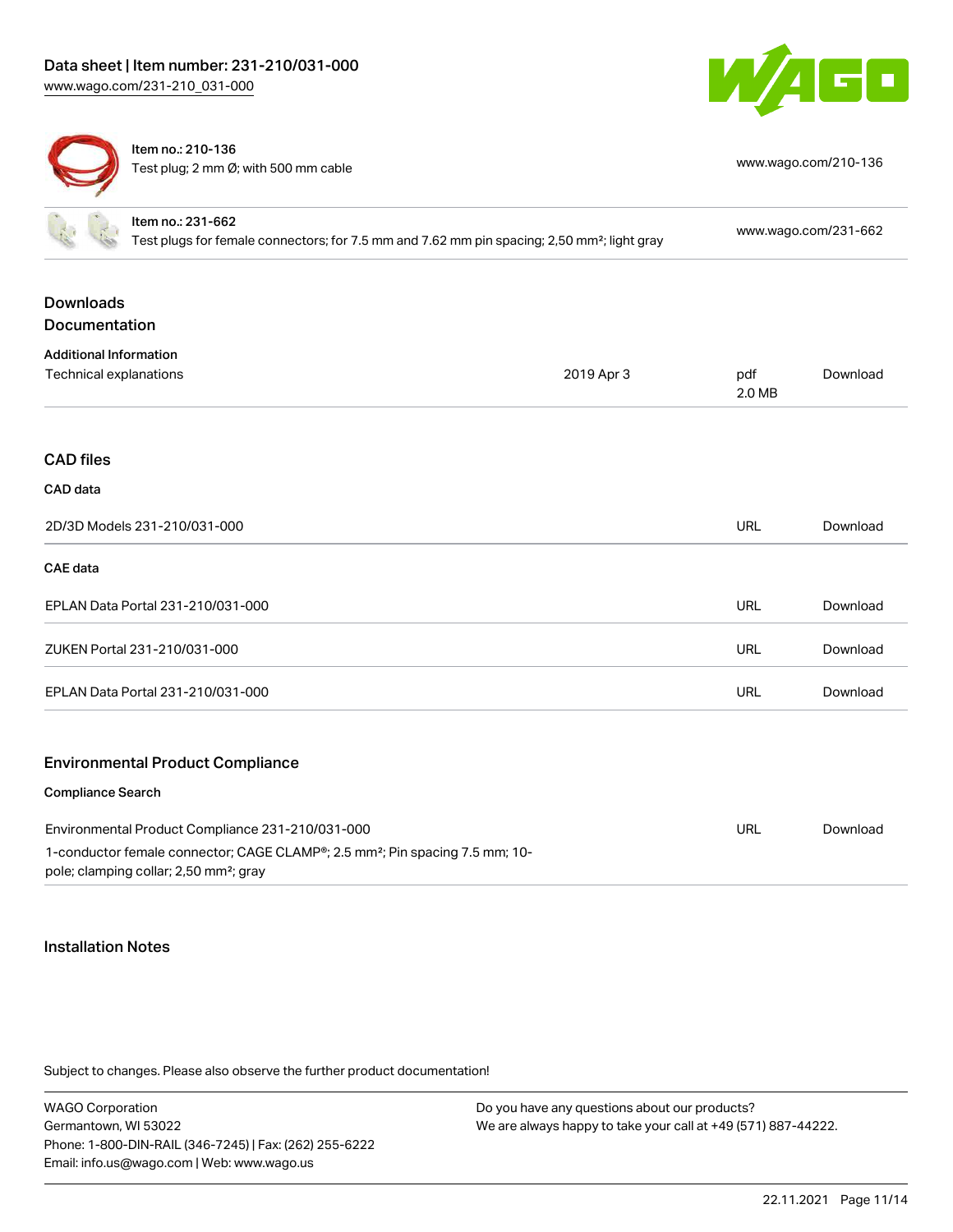



Inserting a conductor via 3.5 mm screwdriver – CAGE CLAMP® actuation parallel to conductor entry.



Inserting a conductor via 3.5 mm screwdriver – CAGE CLAMP® actuation perpendicular to conductor entry.



Inserting a conductor into CAGE CLAMP® unit via operating lever (231-291).



Inserting a conductor via operating tool.



Coding a female connector by removing coding finger(s).

Subject to changes. Please also observe the further product documentation!

WAGO Corporation Germantown, WI 53022 Phone: 1-800-DIN-RAIL (346-7245) | Fax: (262) 255-6222 Email: info.us@wago.com | Web: www.wago.us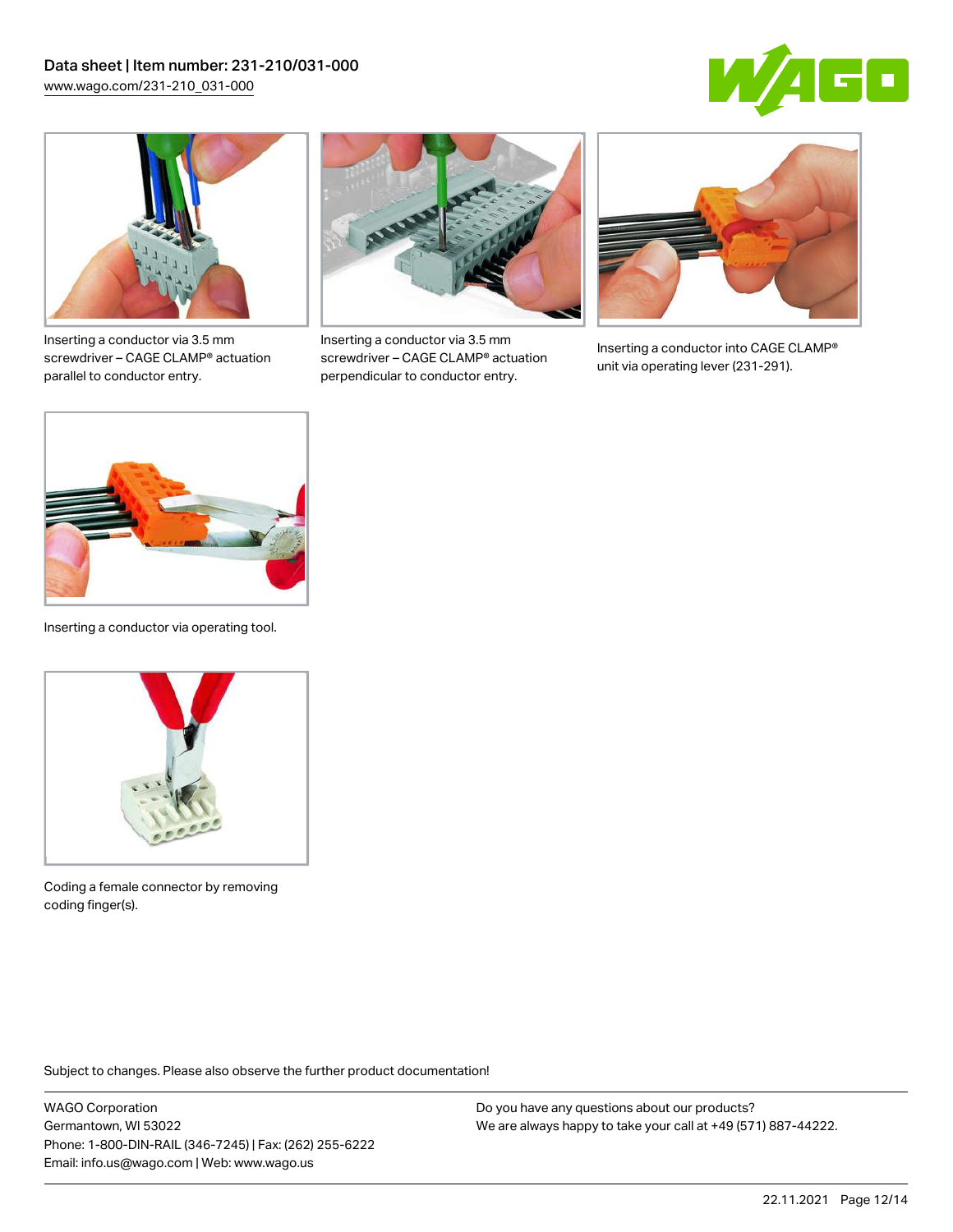



Testing – female connector with CAGE CLAMP®

Integrated test ports for testing perpendicular to conductor entry via 2 or 2.3 mm Ø test plug

Installation



Male connector with strain relief plate



Strain relief housing shown with a male connector equipped with CAGE CLAMP®

Marking

Subject to changes. Please also observe the further product documentation!

WAGO Corporation Germantown, WI 53022 Phone: 1-800-DIN-RAIL (346-7245) | Fax: (262) 255-6222 Email: info.us@wago.com | Web: www.wago.us